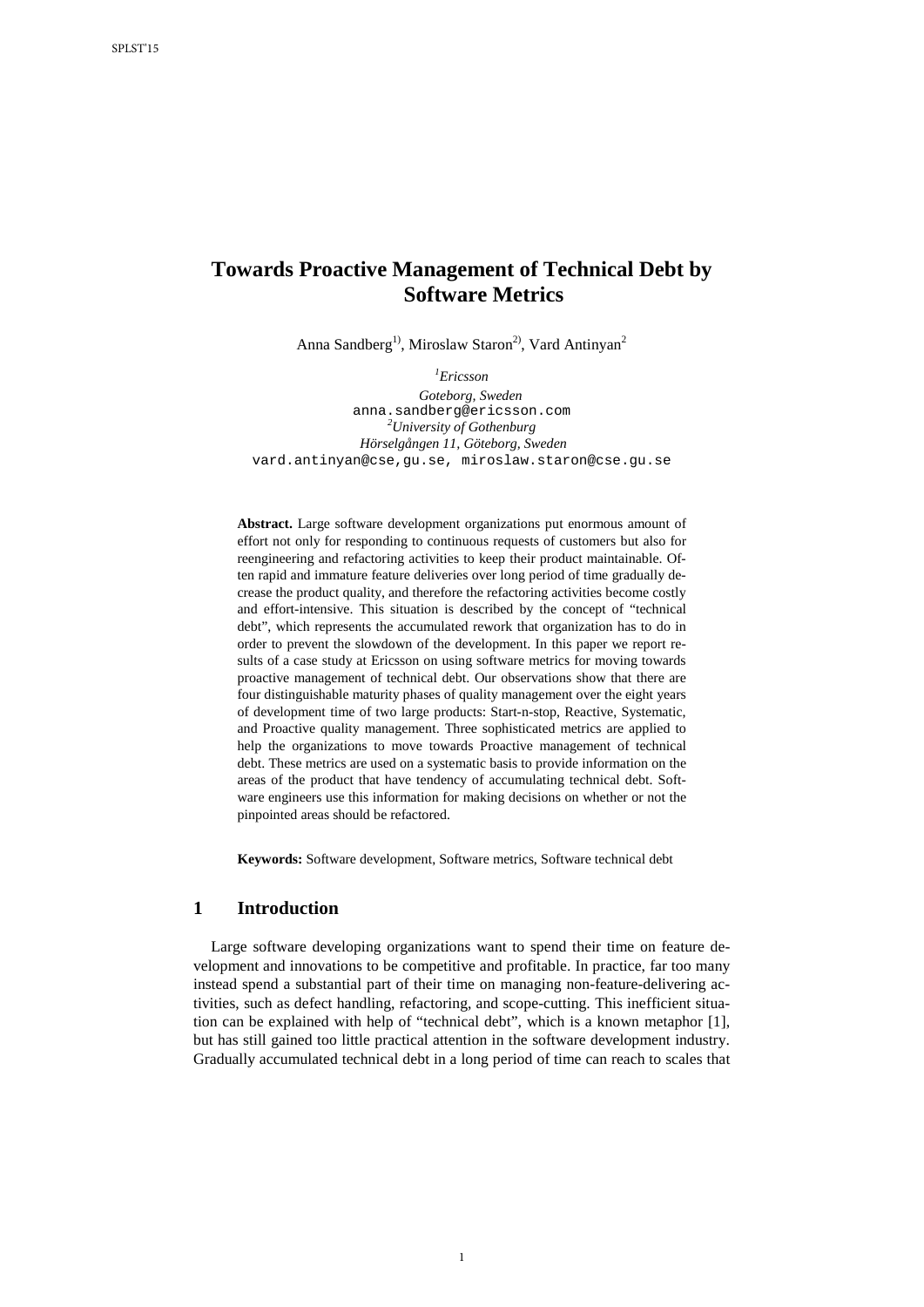require enormous effort for its control and management. Furthermore, it obliges organizations to stop feature development activities from time to time and focus only on defect handling and refactoring. This kind of development is labeled at Ericsson as Start-n-stop development with Start-n-stop quality management. In contrast with Start-n-stop development, every organization aims to move towards Proactive development, described by proactive management of technical debt in parallel with continuous feature delivery. Continuous delivery allows delivering new features to the customers all the time, thus making the organization competitive in the market [\[2\]](#page-12-1) [\[3\]](#page-12-2). However, gradual increments of technical debt over long period of time slow down the development process. This situation requires continuous quality management as well which permit continuous control of technical debt. Approaches for technical debt management exist as well [\[4,](#page-12-3) [5\]](#page-12-4). However there is scarce data reported on continuous technical debt management, which ultimately permits Proactive development. The research question we raise in this paper is:

*How can we use software metrics to proactively manage technical debt in a large software development organization?*

The telecom company Ericsson has since many years worked with metrics to overcome the challenges around technical debt. In this article we have documented these experiences to visualize and present how large software development organizations can increase their understanding and manage the technical debt in four different maturity phases: Start-n-stop development, Reactive development, Systematic development and Proactive development. Proactive development is the want-to-be phase with its capability of proactive quality management and comparably high attention to feature development. We show how three sophisticated metrics can guide software organizations to proactively manage technical debt with the goal of spending valuable development time on feature-delivering activities and innovations.

## **2 Technical Debt Challenges**

The price to pay for software development includes more than new features with added functionality or increased performance. Too often, poor quality, stemming out from rapid immature feature delivery, requires costly reworks during later software releases. In other words, if a customer has \$100 to spend, she cannot buy features for all of it. She has to spend a part of it on architectural features and defect handling. The size of this part is dependent on the size she spends in the previous releases. The challenge is to accept that fact and include long-term value thinking when managing her ongoing software development. A similar and understandable metaphor is linked to paying interests [\[1\]](#page-12-0). If she lends \$100 to zero % the first quarter, it is easy to understand that she will need to pay much more in the upcoming quarters.

Krutchen et al. [\[6\]](#page-12-5) has divided the software development content to four categories based on the (non-) feature-delivering (i.e. negative and positive value) and visibility (see [Figure 1\)](#page-2-0). The guiding principle is – *what is possible to see is possible to manage*, especially when bringing a positive value. All software organizations tend to pay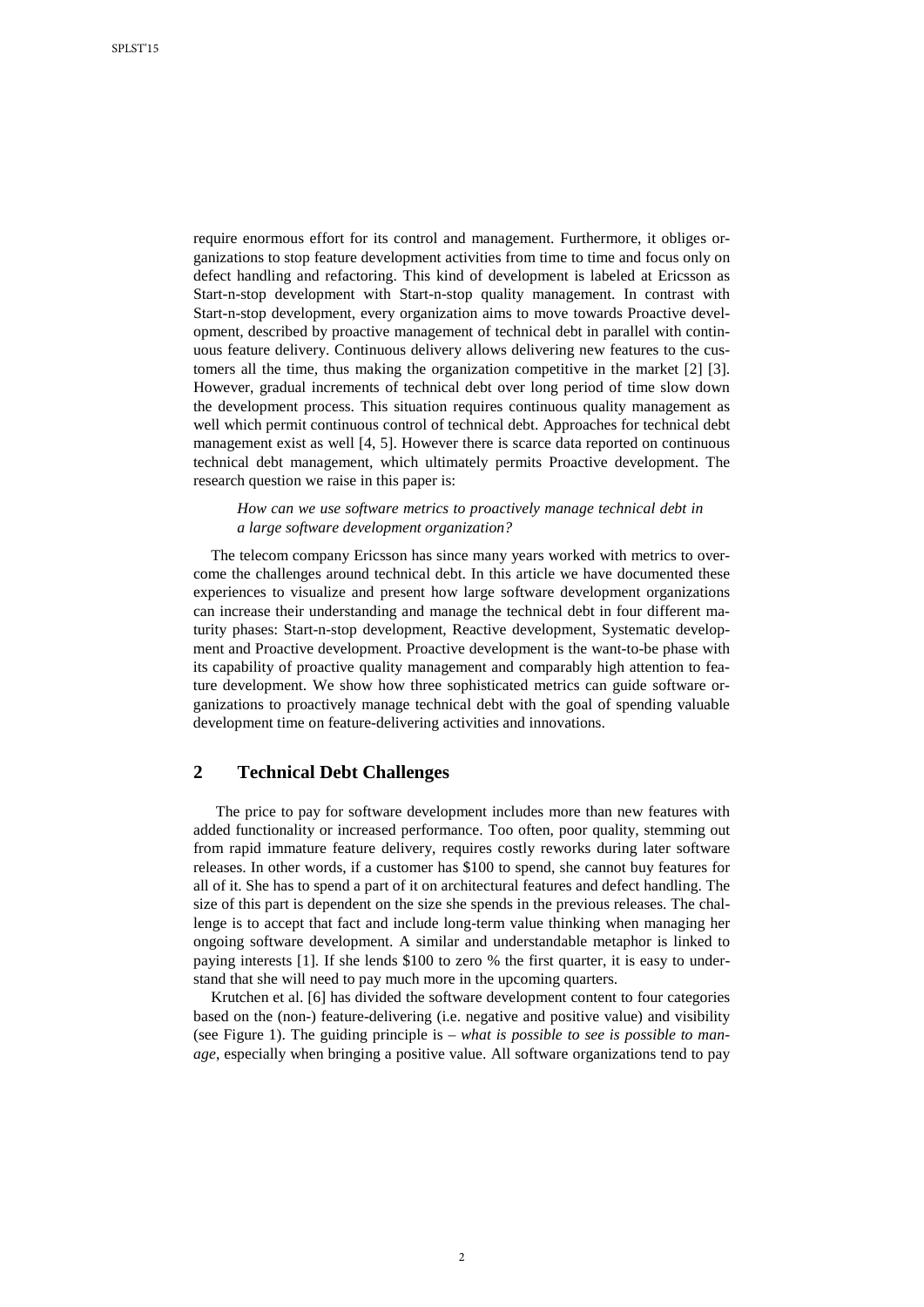attention to features and defects just because they are visible. It is the invisibility and lack of tangible customer value, which characterizes the *technical debt* that makes it harder for the software organizations to manage it*.* Therefore, it is extremely important to measure and visualize how technical debt can grow over time and latterly eat up the capacity for feature delivery if not kept under control.



**Figure 1 Technical Debt as an invisible negative value (Kruchten et al. 2012).**

<span id="page-2-0"></span>Over time Ericsson has used a variety of software metrics to manage different aspects of technical debt [\[7-9\]](#page-12-6). We investigated how software metrics are used in the studied organization which helped the organization move from Start-n-stop development to Proactive development.

## **3 Research Approach**

The studied Ericsson case consists of two different products, each containing several millions lines of code developed over a 20 years period. Both products are developed in global multi-site environments with development sites in three different continents. Each development organization has ~500 developers. The general interest in in software metrics at Ericsson has been high during a longer period [\[10\]](#page-13-0), which has driven the interest of the organization to dive into challenging, but beneficial software metrics areas such as technical debt.

We studied metrics used by the two products over an eight years period. We used triangulation of multiple data sources (document analysis, observations and literature studies) in several iterations, so in the end we could identify four typical development phases with their corresponding quality management practices. We call them Start-nstop development (correspondingly with Start-n-stop quality management), Reactive development, Systematic development and Proactive development. It is the Proactive development phase, in which the organization can invest the majority of its capacity on feature-delivering work and at the same time proactively manage technical debt. We studied the use of metrics and their evolution over time in the organization, which provided insights on how the best metrics were chosen for practical use. We also identified how metrics can be applied systematically and distributed across the organization, among smaller substituent development branches, which helped the organization to transform their quality management practices toward Proactive quality management.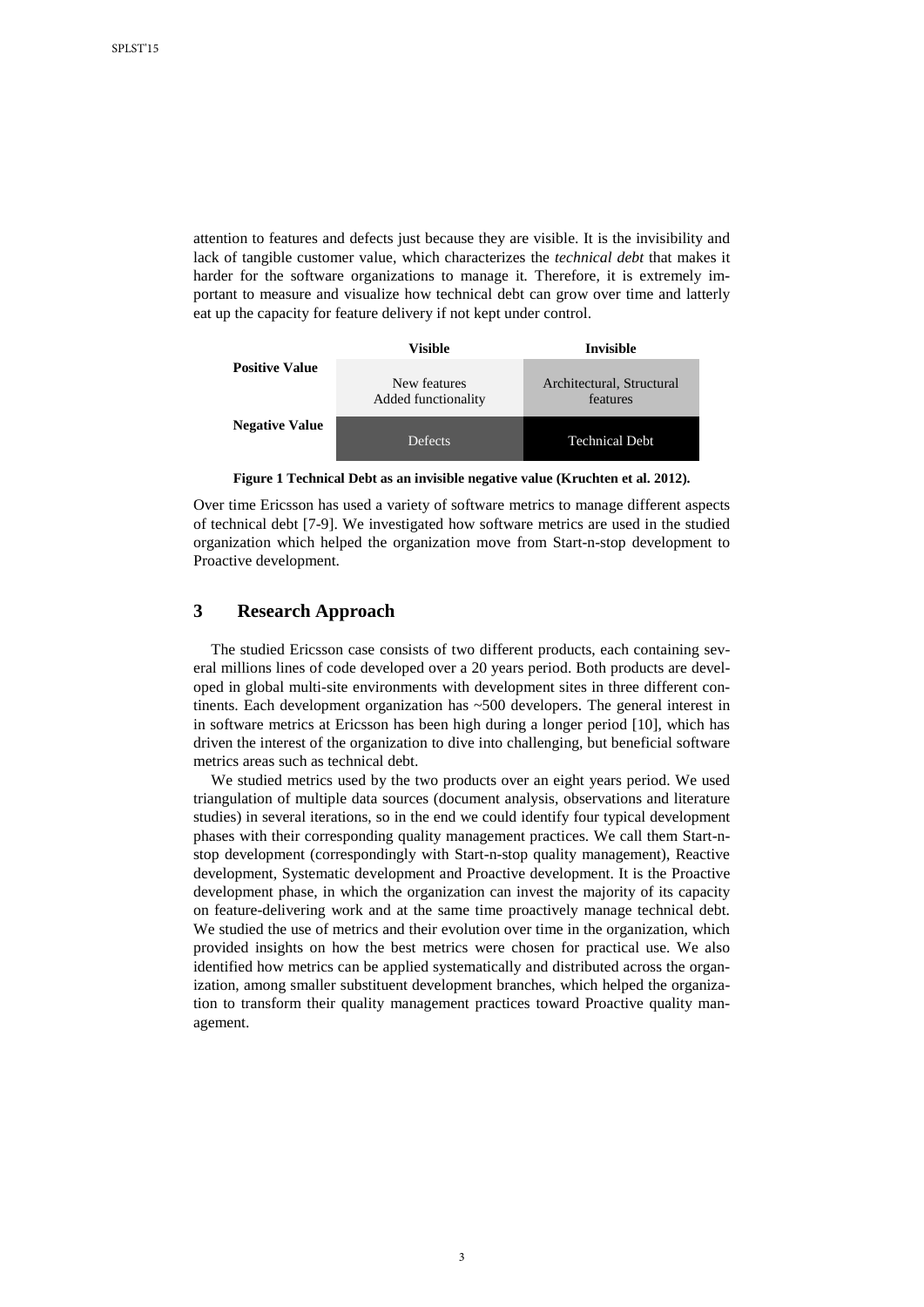# **4 Applied Metrics**

Over time, Ericsson has used variety of metrics in different manners and for different purposes. With the development maturity the use of metrics and their role has evolved considerably in the organization. In the coming subsections we present the technical debt metrics and their use in the four distinguished maturity phases.

### **4.1 Using Metrics in Start-n-stop Quality Management**

As in every large software development organization, Ericsson also measured and still measures such aspects as software defects, test coverage, size, velocity etc. Such elementary measurements were used long time in the company and are vital for decision making. In the first maturity level (Start-n-Stop) the organization only focuses on visible aspect of quality management. Namely, the organization can only see the software defects as a manifestation of software quality. Therefore, developers mainly focus on handling defects to improve the quality. In this maturity phase the organization had either very scarce use of technical debt metrics or did not have any use at all. As the product grows, the size and complexity of the product escalates, and therefore technical debt accumulates. This situation prompts developers to start irregular measurements (usually taken place right before the product release) and localized refactoring activities. This is the beginning of transition to Reactive quality management.

### **4.2 Using Metrics in Reactive Quality Management**

As the development gains more maturity, among all aforementioned metrics the organization also uses metrics which provide insights on invisible aspects of quality (technical debt). All these metrics are summarized in Table 1.

| Metric                 | Used to measure Tech. Debt of |
|------------------------|-------------------------------|
| Number of added LOC    | Code                          |
| Number of deleted LOC  | Code                          |
| Number of modified LOC | Code, tests                   |
| Number of developers   | Code                          |
| Fan-in                 | Code, architecture            |
| Fan-out                | Code, architecture            |
| Cyclomatic complexity  | Code                          |
| Nesting                | Code                          |
| Halstead measures      | Code                          |

**Table 2 Early technical debt metrics used at Ericsson**

The application of these metrics usually corresponds to Reactive quality management, when the organization needs to have an insight about the quality of their product just before the delivery (and therefore before getting defect reports of customers). The measures are usually applied in ad-hoc manner and by isolated individuals or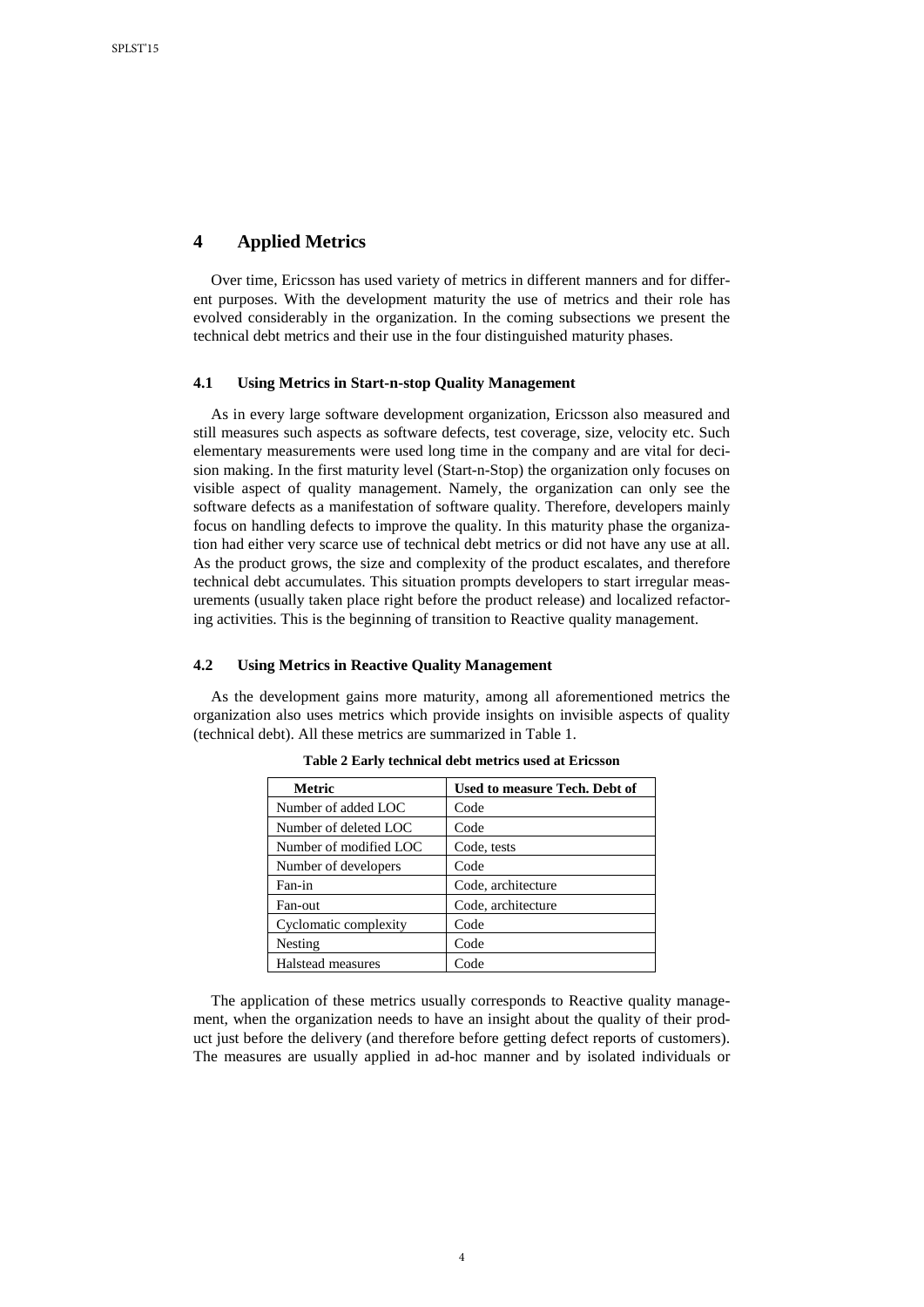teams. The measures are not used by combination and with determined thresholds. Rather raw numbers of them is presented and the rest of the verdict is left to the observing developers. In such situations, usually small areas of the product turn out having obvious technical debt, and the organization makes decision on either taking the risk or refactoring the identified areas.

#### **4.3 Using Metrics in Systematic Quality Management**

In the phase of systematic quality management the emphasis is put not only on what metrics are used but on how they are used. In this phase a combination of several simple metrics are used to achieve a single more insightful indicator. Powerful visualization techniques are used for visualizing big data for organization. Most importantly, in order to monitor the quality of the product systematically and on all organizational levels, measurement systems are developed which can provide information on weekly or daily basis [\[11\]](#page-13-1). The value of the metrics is enhanced when they are visualized in appealing and simple diagrams.

[Figure 2](#page-4-0) and [Figure 3](#page-5-0) show three key metrics for systematic assessment of technical debt at Ericsson. The metrics are developed in an integrated dashboard which serves the whole development organization. Together they form a solid metrics system, which then can guide the software development to continuously build in quality from the start. More importantly, the solid metrics system increase awareness so that the organization immediately acts on problems to always secure high quality and a continuously improved software development base.

The source code stability metric (heat maps) are used to visualize the change frequency of code [\[12\]](#page-13-2) (see [Figure 2](#page-4-0) left hand diagram). This is a comprehensive way of showing thousands of software changes in the code in a single figure. The dark areas draw the attention to and trigger discussions about the effectiveness of testing of these areas and also other negative development practices.



<span id="page-4-0"></span>**Figure 2 Key metrics and their visualization: Code stability heat map and dashboard of risky code**

5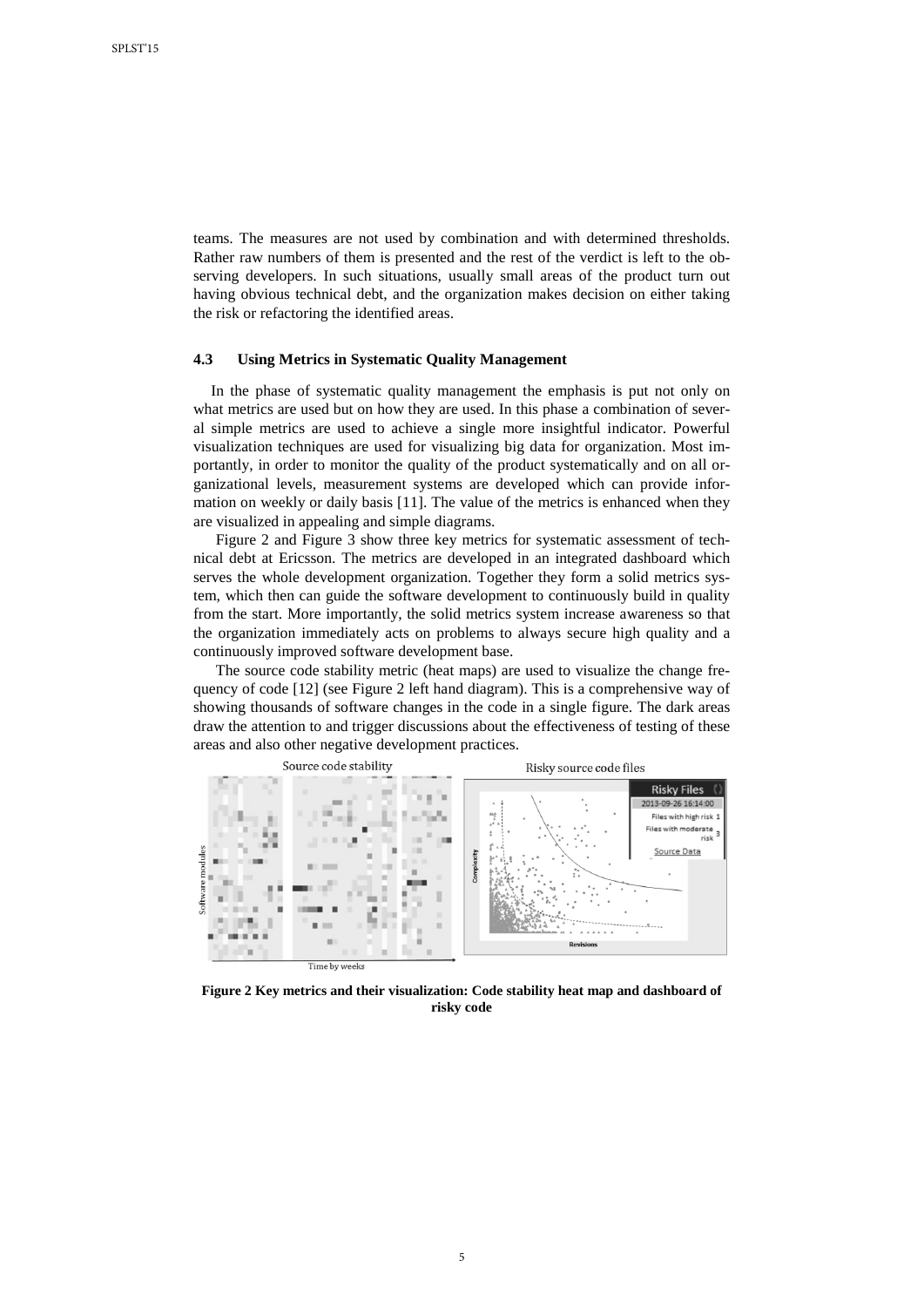Studying the repetitive patterns in the heat maps allows predicting the changes, informing designers about potential need to update components and directing testing to reduce the risk of undiscovered defects.

Visualizing risky source code files [\[13\]](#page-13-3) (see [Figure 2](#page-4-0) right hand diagram) permits developers to identify the areas of source code that are defect prone or difficult to maintain. Two metrics are combined for this assessment: cyclomatic complexity and number of revisions per file. Two thresholds are distinguished for this measure in order to separate files with high risk (upper right cloud of dots) and files with moderate risk (dots in between the two thresholds). In the upper right corner of the diagram the information product is presented, which shows the number of files with high risk and the number of files with moderate risk. The information product is integrated in the metrics dashboard of the organization alongside with other important metrics (not necessarily metrics concerned with technical debt). Files with high risk are refactored or additionally tested by all means. Depending on the organization's resources and risk appetite they can decide whether or not moderate risk should be mitigated or not.

Visualizing implicit dependencies [\[14\]](#page-13-4) (see [Figure 3\)](#page-5-0) brings the invisible to become visible and thus draws attention to actions which shrinks the area of technical debt. When using historical data to predict events, the organization can reduce the negative repetitive patterns with help of for instance different preparation techniques.



<span id="page-5-0"></span>**Figure 3 Key metrics and their visualization: Implicit architectural dependencies**

The left side of the figure is the graphical representation of change waves, which allow detecting implicitly interconnected software modules (files in case of Ericsson). This is done by detecting how frequent changes in one file trigger frequent changes in another file after certain development time. In that diagram we can detect such patterns by observing different change-frequency picks. Based on this information the right hand diagram is developed which shows the names of modules and their implicit dependencies. By reviewing these dependencies the design architects make decisions on reengineering and avoiding unwanted dependencies.

#### **4.4 Towards Using Metrics in Proactive Quality Management**

Ericsson currently makes transition towards using metrics for proactive quality management. At the time of writing this paper the organization was adopting a princi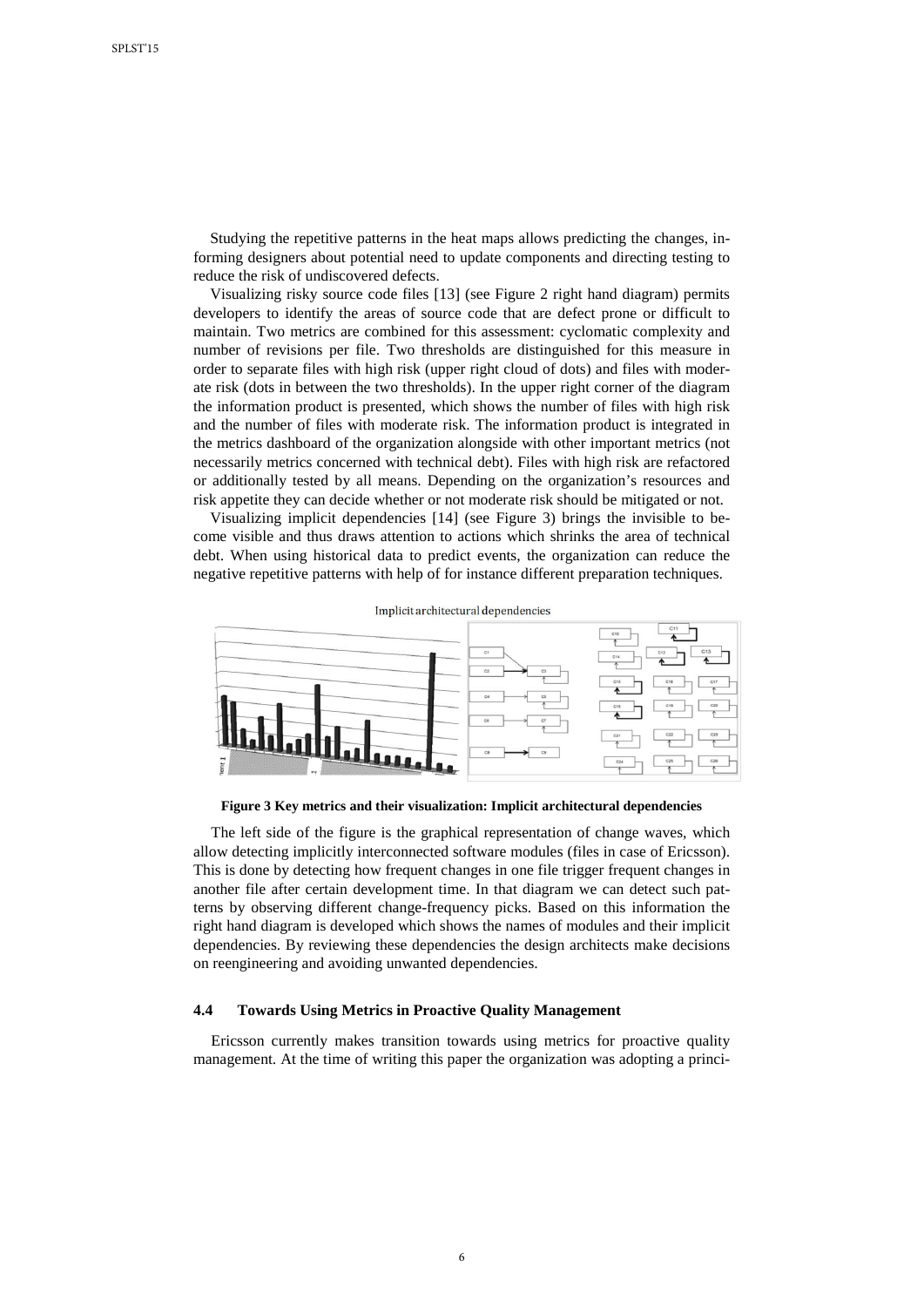ple of using a standard set of metrics for independent development teams and their development branches. The idea is that every team should have the possibility of interactively using the three metrics when developing the code. This permits to get the earliest possible feedback on their code quality and immediately take action if necessary. We also observed that with this kind of quality management a challenge emerges concerned with knowledge of developers on interpreting the metrics values. In order to have quality control of this level, the developers need to know what exactly the metrics' values show, and how they can use them on their own for improving the quality.

# **5 Action Principles for Staying in The Phase of Proactive Quality Management**

Ericsson has longitudinal experiences of successful software improvement activities [\[15\]](#page-13-5). Their efforts to understand and manage technical debt come therefore rather natural. However, the organizational will to produce customer-value is also natural and understandable as adding no "customer-value" is equal to "no business". When this will expands as a result of grasping over too many appetizing business opportunities, the outcome is a decreased feature-delivering capacity. The will needs to be accompanied by deep understanding of software development and its invisible technical debt. The experiences at Ericsson suggest the following action principles for moving towards and staying current in the optimal phase of Proactive quality management:

- **Embrace Technical Debt Existence**. Realize that all software development comes with a price for managing technical debt. Make use of metaphors and visualizations of metrics to create organizational acceptance of the term Technical debt. "Lending money to zero % interest… - the first quarter" is difficult to misinterpret. Seeing how the feature delivering capacity increases is the most inspiring to ensure action.
- **Understand Technical Debt***.* Understand the deeply underlying factors for technical debt appearance. Continuously analyze the product and visualize metrics in all organizational levels in the earliest development phases. This reveals details about how neglecting design problems can turn into stinkercode over time. Understanding such cases allows the organization to plan and prioritize accordingly to avoid them and by that reduce their negative effect.
- **Start with the obvious**. Start with the small and most crucial set of problems. Usually the most of the problems in the product are concentrated in the few of artifacts. Use already identified and managed portions for understanding knowledge accumulating for the next step of action.
- **Learn and improve based on maturity phase.** Understand the maturity phase that is unique for your organization and by that implement and make use of the metrics most beneficial in that context.
- **Gradually increase towards more product-oriented metrics**. When the obvious metrics are in place, start with in-depth product oriented metrics like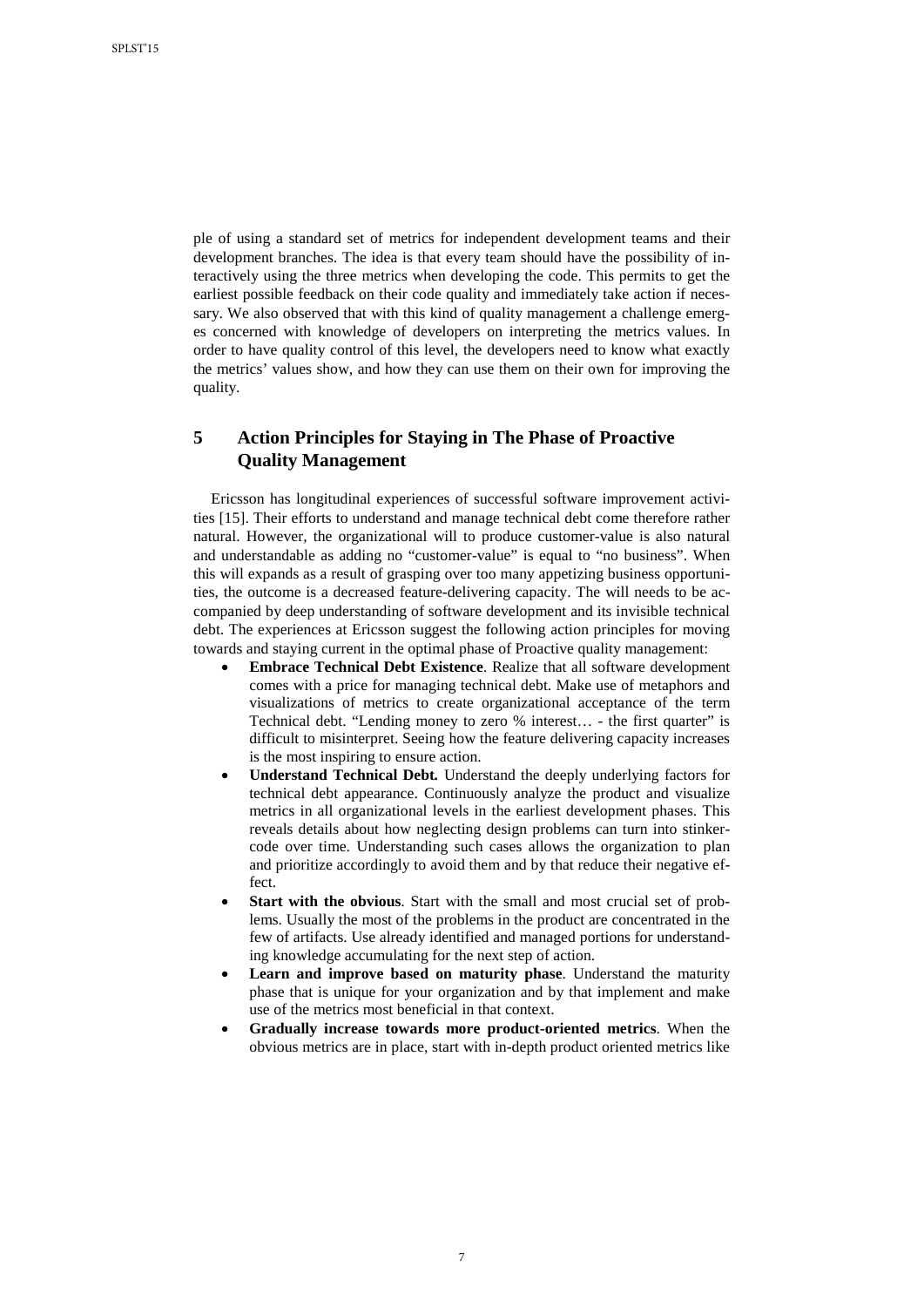complexity or implicit architectural dependencies in our case. These metrics prepare the organization to uncover the hidden technical debt in the product.

- **Provide Solid Metrics Systems.** Triangulate metrics to understand high complexity products in-depth. It is important to provide solid and visual metrics systems from which root-cause-analyses can be done. Appealing and easily accessible metrics facilitate the root-causes activities further. Combining the internal properties' metrics together allows keeping track of the influence of the technical debt on product performance.
- **Experiment with New Metrics.** Experiment with new metrics to find the most suitable and applicable ones. Experiences show that there are good practical metrics to re-use, but every organizations act in its own unique context, where different practical metrics can make tangible difference.
- **Do not stop paying attention.** Once in the want-to-be Proactive development phase, it is not equal to staying current there. Continuous attention to always act on trend changes is of highest importance. When allowing trend slippage, the organization allows the technical debt to grow and capacity for feature-delivering activities to shrink.

The notion of technical debt allows organizations to reason about the need to increase quality and organizing the road to understand and manage the technical debt. The four maturity phases provide a roadmap and improvement opportunity for large companies to manage the technical debt in practice. By using a solid metrics system, organizations can continuously monitor and act on negative trend deviations. When doing so, they can get the most out of the important feature-delivering activities – value delivery to customers and innovation!

## **6 The Journey Towards Proactive Quality Management**

Along the evolution of organizational awareness of the invisible aspects of development (see [Figure 1\)](#page-2-0), the proportions of effort spent on each of these aspects change (see [Figure 4\)](#page-8-0). The effort spent on these aspects does not change by default along with increased awareness. It is the awareness itself that increases the will as well as a sense of urgency to act in ways where much attention is directed to manage the invisible aspects. [Figure 4](#page-8-0) visualizes the roughly estimated proportion of development effort spent on each of the four elements and through four maturity phases. Moving forward, we describe each maturity phase and typical practical metrics in more detail.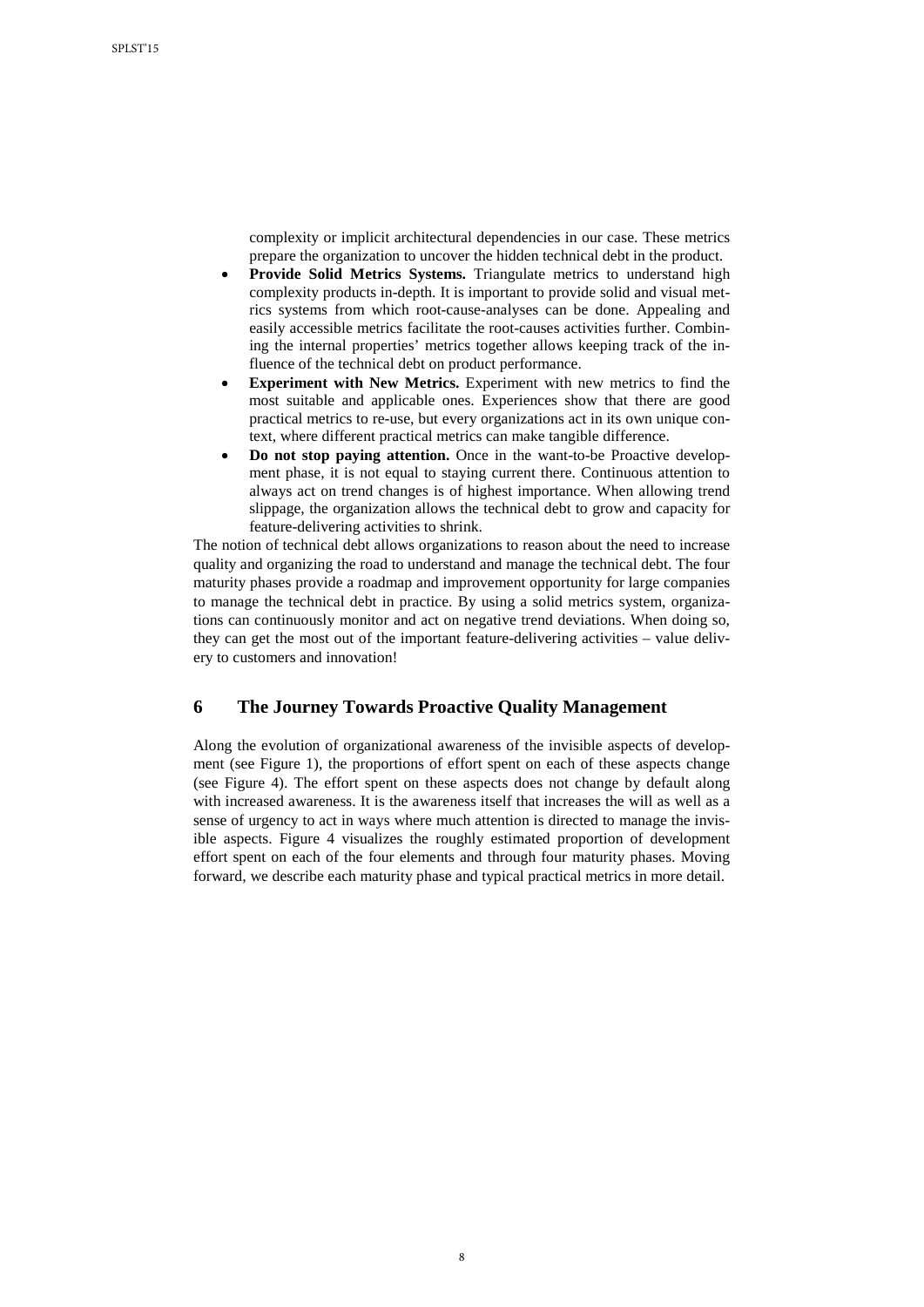

<span id="page-8-0"></span>**Figure 4. Estimated proportion of development effort per element in each maturity level**

### **6.1 Start-n-Stop Quality Development**

In the Start-n-stop development phase the organization typically focuses on feature development (i.e. the visible positive value) and then reacts on defects when the quality situation becomes critical. The technical debt is not managed at all and remains "hidden" until the development of the product decelerates to the extent when the organization needs to react immediately. This deceleration is usually observed by a high number of in-development defects which need to be fixed before progressing with the development. The organization "stops" new functionality development and focused on reduction of defects only [\[16\]](#page-13-6).

The main metric focus of the organization in the start-n-stop development phase is the number of known defects measured from various perspectives (e.g. per severity, release, function, etc), which are perceived as the major problem. Defect volume metrics guide the development and the key mechanism used is to stop development when high defect levels prevent continued development. During such a stop, a 'clean-up' period is initiated before the development can start again. In this phase the technical debt is hidden and only the symptoms, defects of it, are managed. To continue the journey, the organization needs to develop fundamental awareness of its inefficient development practice.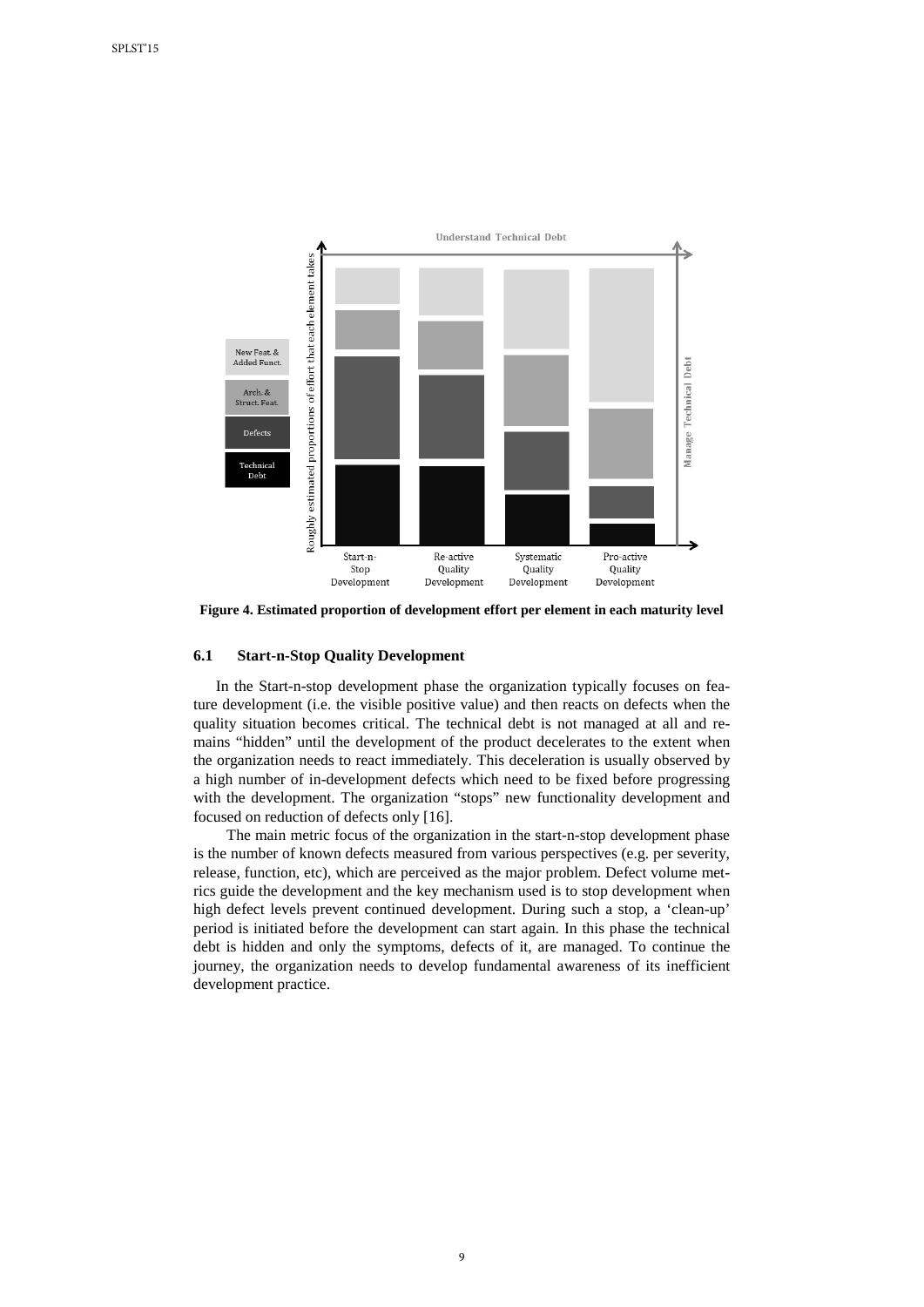#### **6.2 Reactive Quality Development**

Once the organization recognizes the need to make in-depth improvements it usually seeks methods to reduce the amplitude between the high and low number of defects. Using complexity analyses is one beneficial method as it is perceived to provide the organization with understanding of the underlying problems that cause the defects (i.e. allowing the organization to start managing the invisible values) [\[17\]](#page-13-7). In this phase, the organization starts to reactively act on its situation and typically improves its architecture management. Common efforts are focused on refactoring of stinker-code and redesign of interfaces. These improvements result in lower number of defects and thus more capacity for feature development. In this phase, the organization has a limited understanding of the technical debt although there is a shared perception that defects are only symptoms.

A few senior developers are constantly prioritized to do some localized discrete measurements and improvements here and there in the product to keep the development ongoing. Metrics in this phase draw the attention of the organization to quality assurance and product properties rather than quality problems. Typically used metrics are test effectiveness, test-requirement coverage, basic complexity measurements and product availability. We also discovered that software designers make ad-hoc attempts to visualize various aspects of product stability. Visualizing instability in this context is a means of searching for the areas where technical debt can be found.

In this phase the technical debt is recognized and attempts are made to understand it. To continue the journey, the organization needs to develop in-depth understanding of its actual problems that are explaining their current development situation.

### **6.3 Systematic Quality Development**

In this phase the organization understands the need for managing the technical debt and has established measurement systems and visualization tools. The organization attempts to have a standard shared metrics dashboard or similar tools so all development teams, developers and architects can follow the evolving product condition. The main focus is to find new means for visualizing the invisible aspects of the product to be able to manage them. The organization spends effort on defining new metrics for measuring the invisible problems in order to remedy them before they even occur. We observed this type of behavior by studying architecture quality [\[14\]](#page-13-4).

The metrics for quantifying the invisible values are organized in a solid metrics system. This metrics system guides the development to continuously act on potential problems which can become defects (e.g. monitoring implicit architectural dependencies and combination of several complexity metrics). Stability of the source code is also monitored using code change rate metrics to identify periods of development when too intensive development prevent quality assurance from being effective. An outspoken strategy to build quality from the start is growing and selected individuals lead by example.

In this phase the complete technical debt is understood and valuable efforts are made to manage it. Practical and solid metrics systems are used to guide the organiza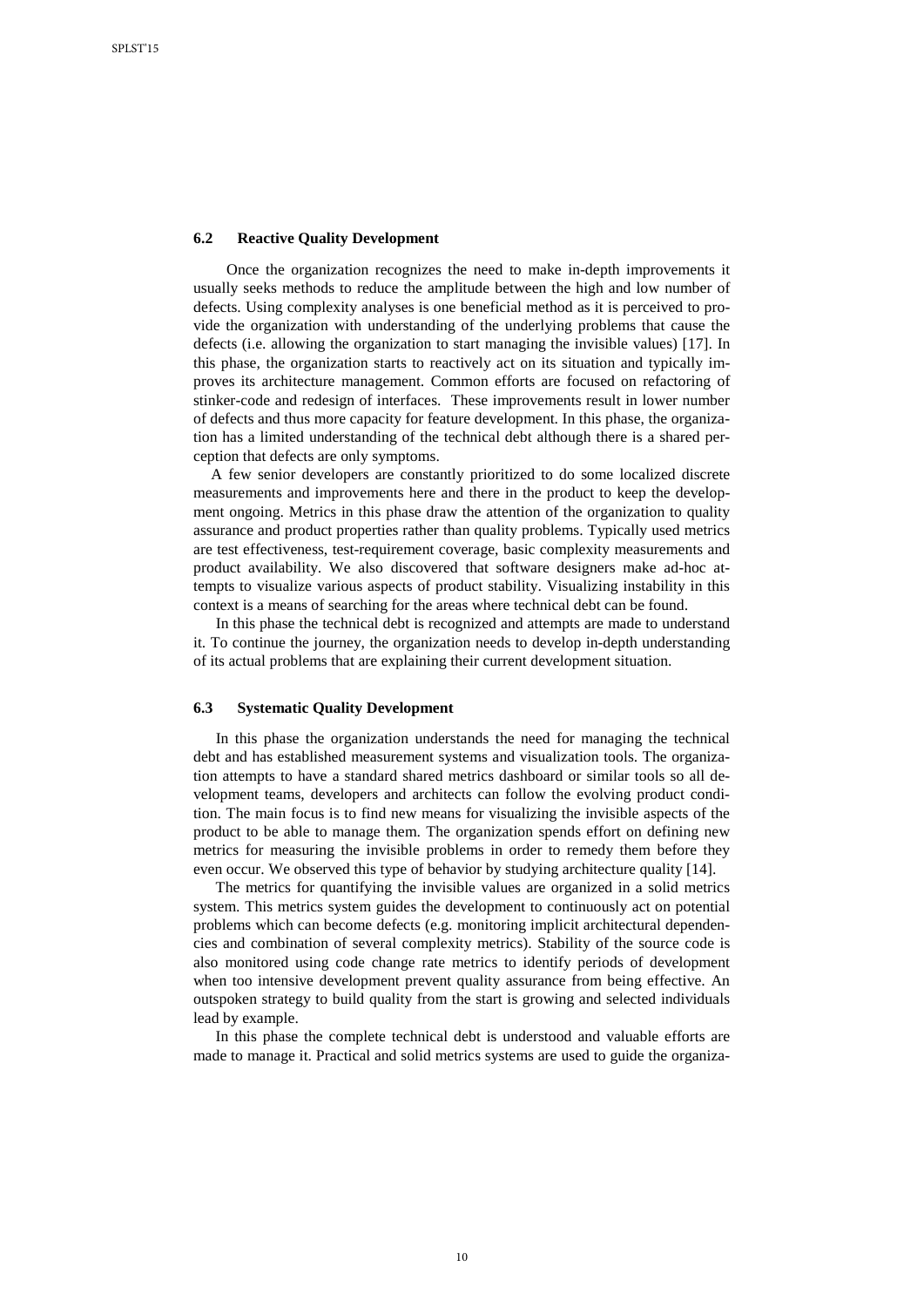tion. To continue the journey, the organization needs to develop skills to continuously and immediately act on the metrics describing their development situation.

#### **6.4 Proactive Quality Development**

In the Proactive quality management phase the organization possesses data and experience on which aspects of technical debt can be continuously monitored. The organization has an established metrics system to both understand and manage the technical debt and can focus the main part of their development capacity on feature development. The solid metrics system monitors deviations from the decreasing trend in technical debt, thus allowing the organization to come in control of their debt at all times.

A solid standardized (in the scope of organization) measurement system continuously provides information to the architects, managers, and technical leaders. Besides this every development team and individual developer has the standardized and approved measurement tool on his own computer in order to interactively follow his and teammates' code quality and control it in its development earliest phase. The designers of measurement systems and metrics (researchers and responsible engineers from the organization) set up systematic presentations and training session, so the developers can understand the meaning and interpret the metrics.

In this phase the technical debt is both understood and managed. Focus can be fully directed to feature growth and metrics are used to automatically keep the technical debt under control. To stay current in this phase, the organization needs to continuously pay attention to metrics showing negative trend changes and immediately address this with appropriate actions.

# **7 Related Work**

An interesting discussion on technical debt is provided by [Buschmann \[18\]](#page-13-8) who discuss the trade-off between paying or not paying accumulated technical debt. He claims that technical debt is similar to financial debt as it accumulates like a compound interest, but it is not always paid back if the organization decides to obsolete their old product and start with a completely new one. [Lim, et al. \[19\]](#page-13-9) observes that measuring technical debt is a difficult task as it can have a variety of manifestations. Possibly that is the reason that many organizations including Ericsson strive for establishing the right metrics system for technical debt measurement. [Tom, et al. \[20\]](#page-13-10) explore the causes of technical debt and found that it is mainly the decisions of nontechnical people that prompt accumulating technical debt. [Martini, et al. \[21\]](#page-13-11) studies the technical debt issues in large software development companies and concludes that the lack of knowledge is not a primary cause for accumulated technical debt. However, he founds that schedule pressure for feature delivery, using legacy systems, and small time allocated for refactoring are the main causes. In a later study [Martini, et al.](#page-13-12)  [\[22\]](#page-13-12) develop a qualitative model for understanding technical debt in large software development projects. This study is also conducted in the same organization of Erics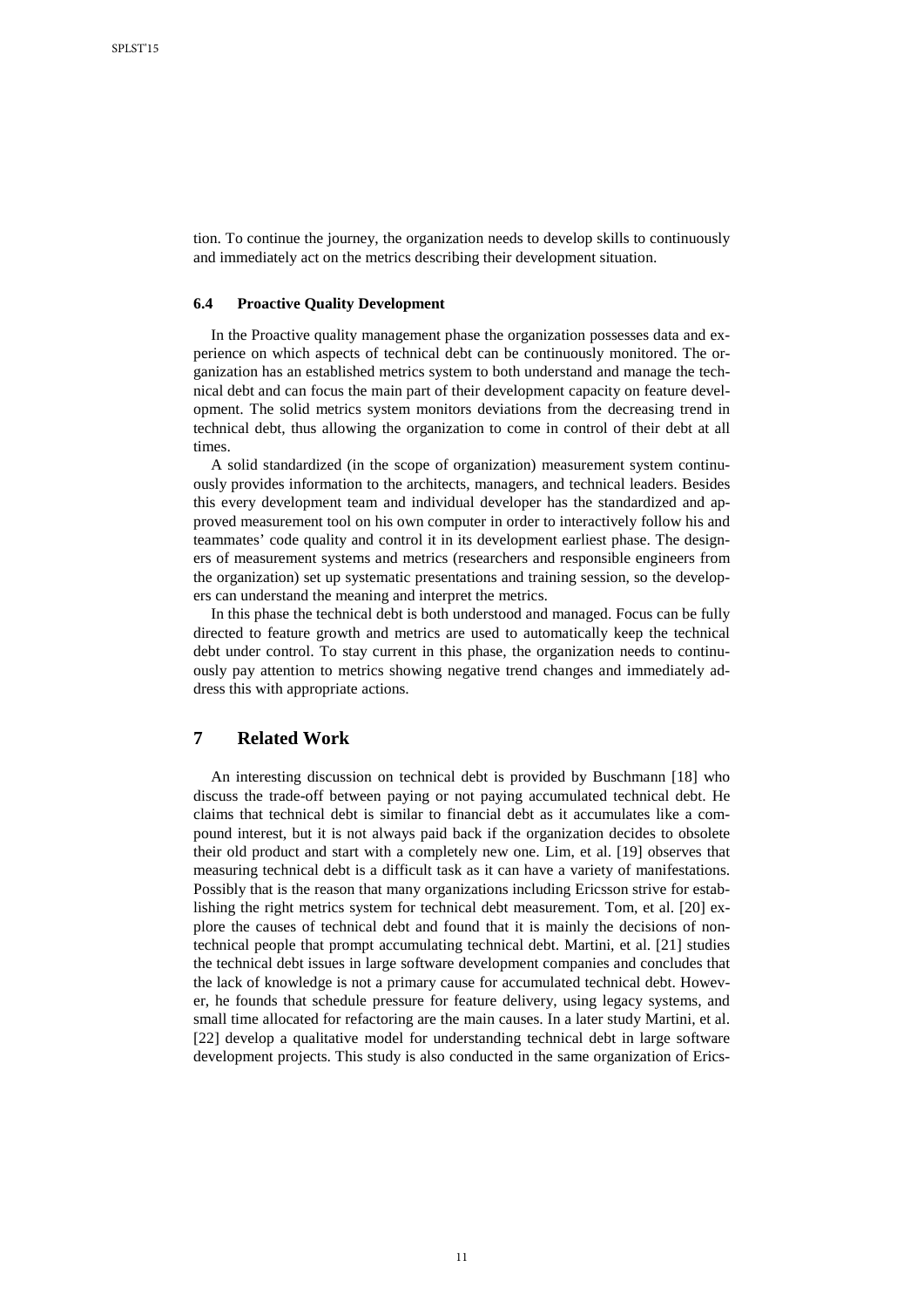son as our study. Our study can be considered a complement to their study as we emphasize the use of measurement system for technical debt detection. Using such measurement system with their qualitative product specific models can be a powerful tool for technical debt management.

There have been a few studies proposing approaches for identifying one or another manifestation of technical debt: [Marinescu \[23\]](#page-13-13) propose an approach for finding the technical debt of design flows based on eight types of flows found in code. Then he investigates how different software attributes, such as complexity and cohesion, influence each of the defined design flaw. The measurement systems proposed by us for technical debt management can be used to find several design flaws proposed by Marinescu. [Nugroho, et al. \[24\]](#page-13-14) introduces a "return on investment" approach for managing technical debt. They estimate the maintainability of system by measuring several attributes of code and categorize the units of code by three different levels of risk. Then they calculate (to unclear precision) the return on investment for code maintainability in case the risky source code is refactored and improved to a level of optimal design. The study is interesting as it explicitly attempts to develop a connection between internal quality and business decisions in software development. [Guo, et](#page-14-0)  [al. \[25\]](#page-14-0) explores the effect of technical debt in practice and observes that it has significant negative influence on the studied developed project. They conclude that business factors should be incorporated in the technical debt management model so the trade-offs between business opportunities and software quality can be considered. Probably one of the best known approaches to manage technical debt is proposed by [Letouzey \[26\]](#page-14-1). The approach is based on complexity measurement, dependencies, and coding violations. There is also a tool support for this approach (SonarQube tool). The tool offers effective visualizations, which can come to handy for large software products. It also attempts to derive the effort required for paying the technical debt, but this is not yet rigorously tested. The SonarQube has large amount of predefined rules for detecting coding violations and can categorize the severity of violations. However the tool relies on rather simplistic measures which are shown in literature not to be so good indicators of internal quality. We believe that if the tool could rely on more sophisticated measures (combination of measures), the assessment accuracy of SonarQube would increase significantly. We show such an attempt of using sophisticated measures at Ericsson, however such measures should be further evaluated rigorously which is the future work of this research.

[Tom, et al. \[20\]](#page-13-10) investigates the main areas of technical debt and propose a framework for its management. This work is particularly valuable due to its extensive elaboration on different kinds of technical debts.

### **8 Conclusions**

The primary aim of software development companies is to deliver value to their customer and be innovative. However they do not spend all of their resources for value delivering activities directly. In fact much time is spent on such activities as defect handling, re-architecting, and refactoring. A relevant metaphor to describe this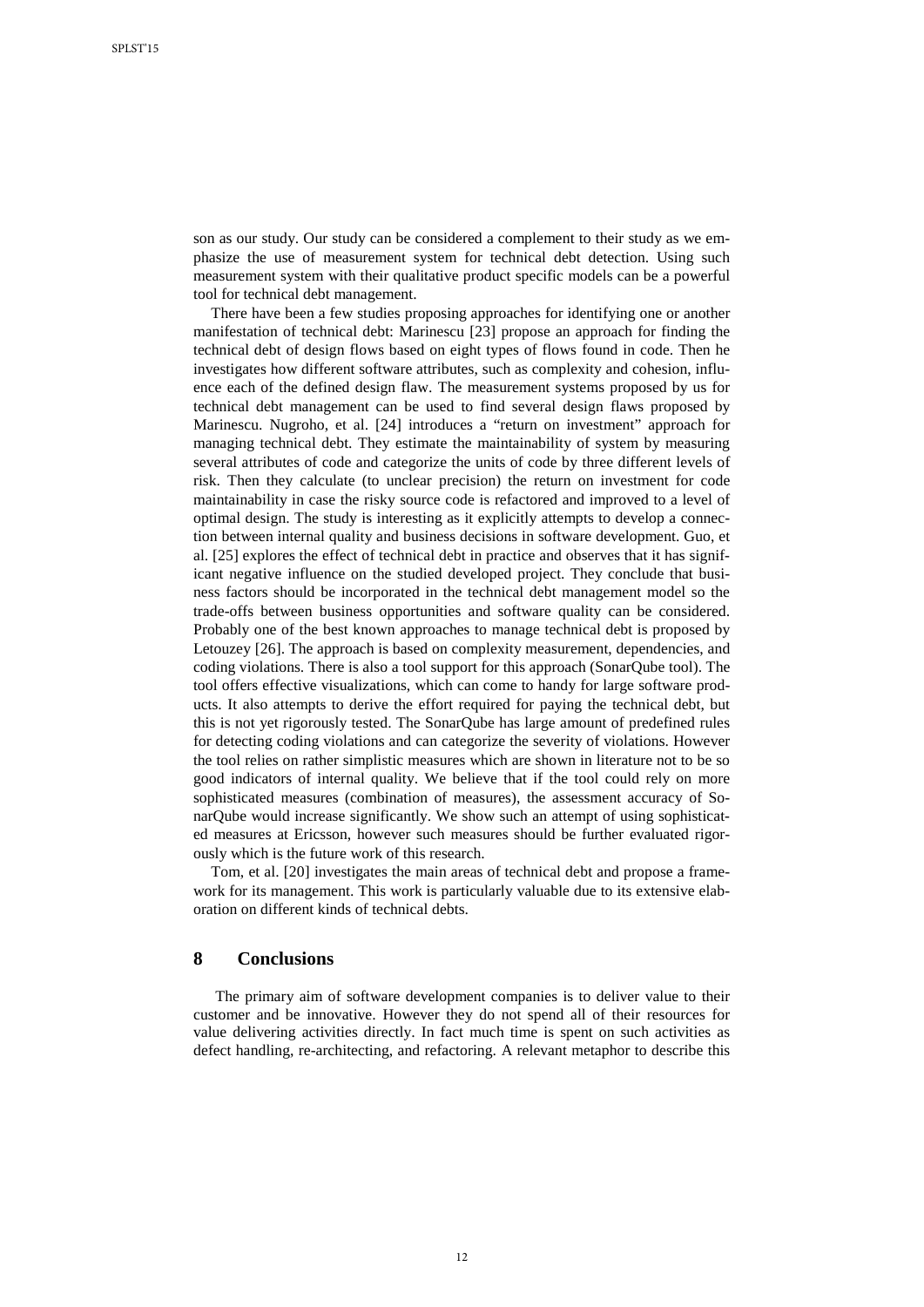situation is the "technical debt", which can be considered the time or effort that the organization should pay in order to improve the degrading quality of the product. This paper distinguishes four maturity levels of managing technical debt at Ericsson: Startn-stop, Reactive, Systematic, and Proactive management. We observed that Ericsson has been using metrics differently through the four maturity phases. We investigated and presented the metrics and their evolution over four maturity phases of development. The investigations showed that there are three key metrics which are used for Systematic technical debt management at Ericsson: 1) change frequencies of files visualized by heat maps 2) implicit architectural dependencies and 3) risky source files visualized and reported daily on a dashboard. We also observed that in order for the organization to move towards Proactive management of quality and technical debt in particular, every software development team and individual developer is preferred to have a standard and organizationally accepted measurement dashboard on her own computer, so she can interactively enhance the quality of the product all the time.

### **Acknowledgement**

The research has been conducted in Software Center, Chalmers | University of Gothenburg.<http://www.software-center.se/>

The researchers thank the manager of Research and Development organization at Ericsson, as well as all design architects and developers who supported the research.

### **References**

- <span id="page-12-0"></span>1. W. Cunningham, "The WyCash portfolio management system," *ACM SIGPLAN OOPS Messenger,* vol. 4, pp. 29-30, 1993.
- <span id="page-12-1"></span>2. P. M. Duvall, S. Matyas, and A. Glover, *Continuous integration: improving software quality and reducing risk*: Pearson Education, 2007.
- <span id="page-12-2"></span>3. J. Bosch, *Continuous Software Engineering*: Springer, 2014.
- <span id="page-12-3"></span>4. Y. Guo and C. Seaman, "A portfolio approach to technical debt management," in *Proceedings of the 2nd Workshop on Managing Technical Debt*, 2011, pp. 31-34.
- <span id="page-12-4"></span>5. N. Brown, Y. Cai, Y. Guo, R. Kazman, M. Kim, P. Kruchten*, et al.*, "Managing technical debt in software-reliant systems," in *Proceedings of the FSE/SDP workshop on Future of software engineering research*, 2010, pp. 47-52.
- <span id="page-12-5"></span>6. P. Kruchten, R. L. Nord, and I. Ozkaya, "Technical debt: from metaphor to theory and practice," *IEEE Software,* pp. 18-21, 2012.
- <span id="page-12-6"></span>7. V. Antinyan, M. Staron, J. Hansson, W. Meding, P. Osterström, and A. Henriksson, "Monitoring Evolution of Code Complexity and Magnitude of Changes," *Acta Cybernetica,* vol. 21, pp. 367-382, 2014.
- 8. N. Ohlsson, M. Helander, and C. Wohlin, "Quality improvement by identification of faultprone modules using software design metrics," in *Proceedings: International Conference on Software Quality*, 1996, pp. 1-13.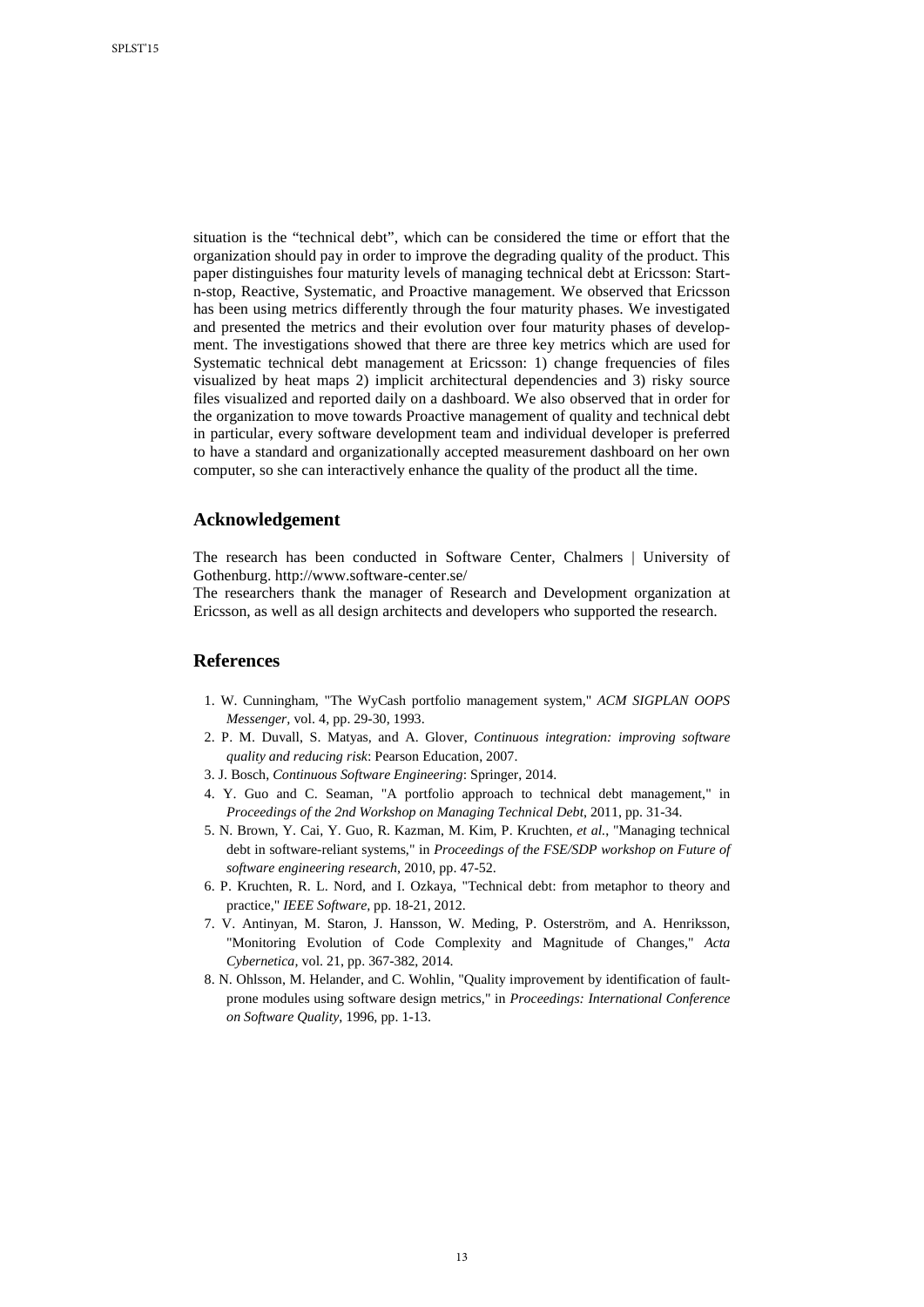- 9. K. Pandazo, A. Shollo, M. Staron, and W. Meding, "Presenting software metrics indicators: a case study," in *Proceedings of MENSURA 20th International Conference on Software Product and Process Measurement, vol. 20, no. 1*, 2010.
- <span id="page-13-0"></span>10. A. B. Sandberg, L. Pareto, and T. Arts, "Agile collaborative research: Action principles for industry-academia collaboration," *Software, IEEE,* vol. 28, pp. 74-83, 2011.
- <span id="page-13-1"></span>11. I. I. 15939:2001, "Information technology — Software engineering — Software measurement process," 2001.
- <span id="page-13-2"></span>12. M. Staron, J. Hansson, R. Feldt, W. Meding, A. Henriksson, S. Nilsson*, et al.*, "Measuring and Visualizing Code Stability--A Case Study at Three Companies," in *Software Measurement and the 2013 Eighth International Conference on Software Process and Product Measurement (IWSM-MENSURA), 2013 Joint Conference of the 23rd International Workshop on*, 2013, pp. 191-200.
- <span id="page-13-3"></span>13. V. Antinyan, M. Staron, W. Meding, P. Osterstrom, E. Wikstrom, J. Wranker*, et al.*, "Identifying risky areas of software code in Agile/Lean software development: An industrial experience report," in *Software Maintenance, Reengineering and Reverse Engineering (CSMR-WCRE), 2014 Software Evolution Week-IEEE Conference on*, 2014, pp. 154-163.
- <span id="page-13-4"></span>14. M. Staron, W. Meding, C. Hoglund, P.-E. Eriksson, J. Nilsson, and J. Hansson, "Identifying Implicit Architectural Dependencies Using Measures of Source Code Change Waves," in *Software Engineering and Advanced Applications (SEAA), 2013 39th EUROMICRO Conference on*, 2013, pp. 325-332.
- <span id="page-13-5"></span>15. A. Börjesson and L. Mathiassen, "Successful process implementation," *Software, IEEE,*  vol. 21, pp. 36-44, 2004.
- <span id="page-13-6"></span>16. M. Staron, W. Meding, and B. Söderqvist, "A method for forecasting defect backlog in large streamline software development projects and its industrial evaluation," *Information and Software Technology,* vol. 52, pp. 1069-1079, 2010.
- <span id="page-13-7"></span>17. B. Boehm and V. R. Basili, "Software defect reduction top 10 list," *Foundations of empirical software engineering: the legacy of Victor R. Basili,* vol. 426, 2005.
- <span id="page-13-8"></span>18. F. Buschmann, "To pay or not to pay technical debt," *Software, IEEE,* vol. 28, pp. 29-31, 2011.
- <span id="page-13-9"></span>19. E. Lim, N. Taksande, and C. Seaman, "A balancing act: what software practitioners have to say about technical debt," *Software, IEEE,* vol. 29, pp. 22-27, 2012.
- <span id="page-13-10"></span>20. E. Tom, A. Aurum, and R. Vidgen, "An exploration of technical debt," *Journal of Systems and Software,* vol. 86, pp. 1498-1516, 2013.
- <span id="page-13-11"></span>21. A. Martini, J. Bosch, and M. Chaudron, "Investigating Architectural Technical Debt accumulation and refactoring over time: A multiple-case study," *Information and Software Technology,* 2015.
- <span id="page-13-12"></span>22. A. Martini, J. Bosch, and M. Chaudron, "Architecture technical debt: Understanding causes and a qualitative model," in *Software Engineering and Advanced Applications (SEAA), 2014 40th EUROMICRO Conference on*, 2014, pp. 85-92.
- <span id="page-13-13"></span>23. R. Marinescu, "Assessing technical debt by identifying design flaws in software systems," *IBM Journal of Research and Development,* vol. 56, pp. 9: 1-9: 13, 2012.
- <span id="page-13-14"></span>24. A. Nugroho, J. Visser, and T. Kuipers, "An empirical model of technical debt and interest," in *Proceedings of the 2nd Workshop on Managing Technical Debt*, 2011, pp. 1- 8.